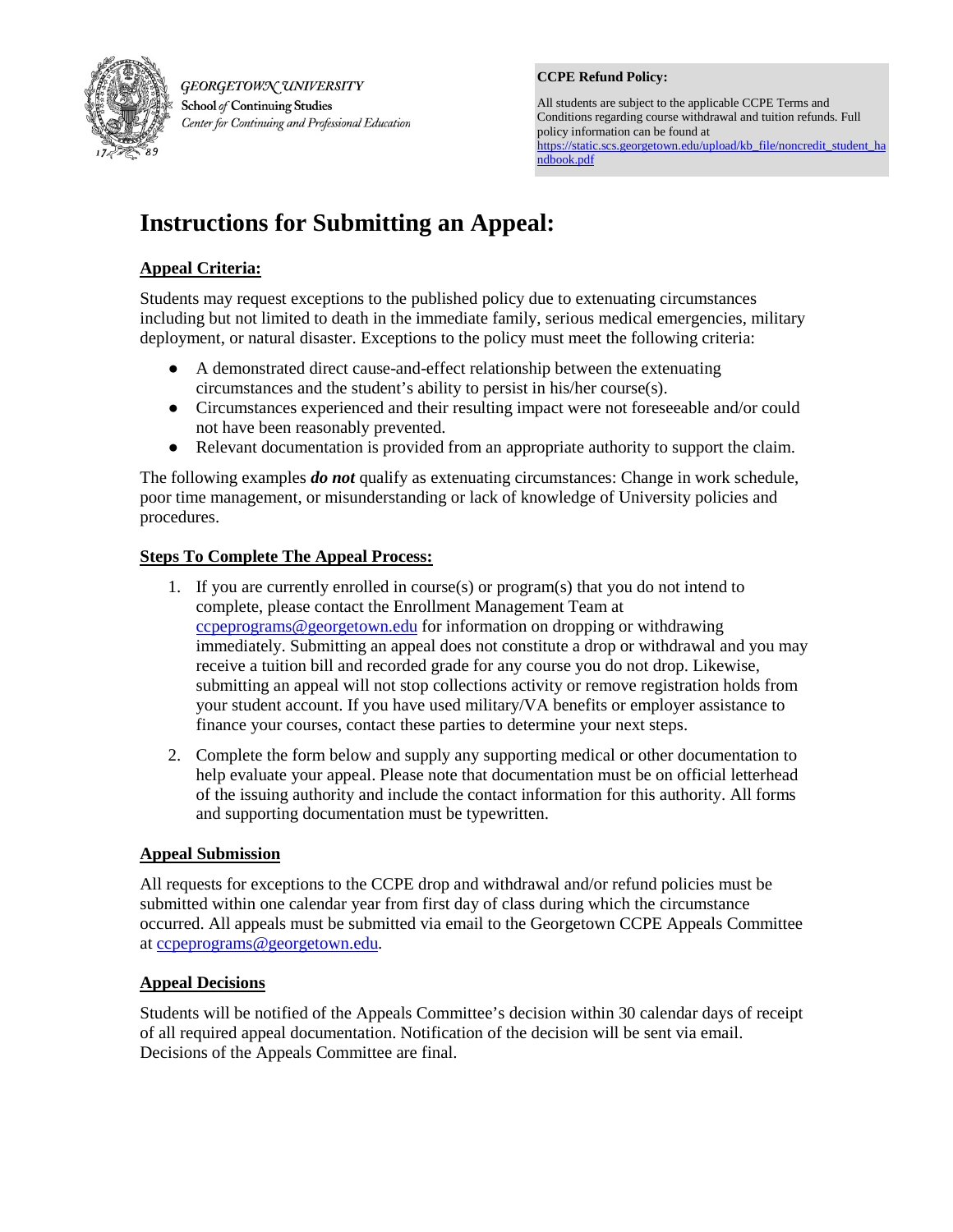

# GEORGETOWN UNIVERSITY School of Continuing Studies

Center for Continuing and Professional Education

**CCPE Appeal Form**<br>
(Note: If you wish to request a grade change, you **must** submit a grade appeal in writing to the assistant dean.)

| Name:         |                 |        |    |
|---------------|-----------------|--------|----|
| Last          | First           |        | MI |
| Phone         | Mailing Address |        |    |
| Email Address |                 | NetID: |    |

## **Course Information:**

Indicate the course number, title, and dates of the course(s) for which you are submitting an appeal:

| <b>Course Number</b> | <b>Course Name</b>         | <b>Start Date</b> | <b>End Date</b> |  |
|----------------------|----------------------------|-------------------|-----------------|--|
| $XCPD-123$           | <b>Example Course Name</b> | 01/01/2016        | 12/31/2016      |  |
|                      |                            |                   |                 |  |
|                      |                            |                   |                 |  |
|                      |                            |                   |                 |  |
|                      |                            |                   |                 |  |
|                      |                            |                   |                 |  |
|                      |                            |                   |                 |  |

### **Regarding the course(s) listed above, check only ONE box regarding the requested outcome:**

Refund/credit of 100% or 50% or 25% of tuition for the course (Circle only one)

Re-enrollment in a later section of the same course. (Students granted the opportunity to reenroll will have one year to complete the course.)

\_\_\_\_\_\_ Transfer to a new course. (Students who transfer to a different course will be responsible for any tuition or fees in excess of the cost of the original course.)

| Payment Method for course(s): | Self-pay (Credit Card) $\boxed{\phantom{\cdot}}$ Military/VA $\boxed{\phantom{\cdot}}$ |  |  |
|-------------------------------|----------------------------------------------------------------------------------------|--|--|
| Employer/Third Party   Other_ |                                                                                        |  |  |

**Please be advised that refunds awarded by the Appeals Committee are limited to tuition costs. The University is not responsible for and will not provide compensation for travel or lodging expenses, nor for textbook or materials costs. Students granted the opportunity to re-enroll or transfer enrollment have one year from the date that the appeal decision is issued to complete the new course or they will forfeit their tuition credit.**